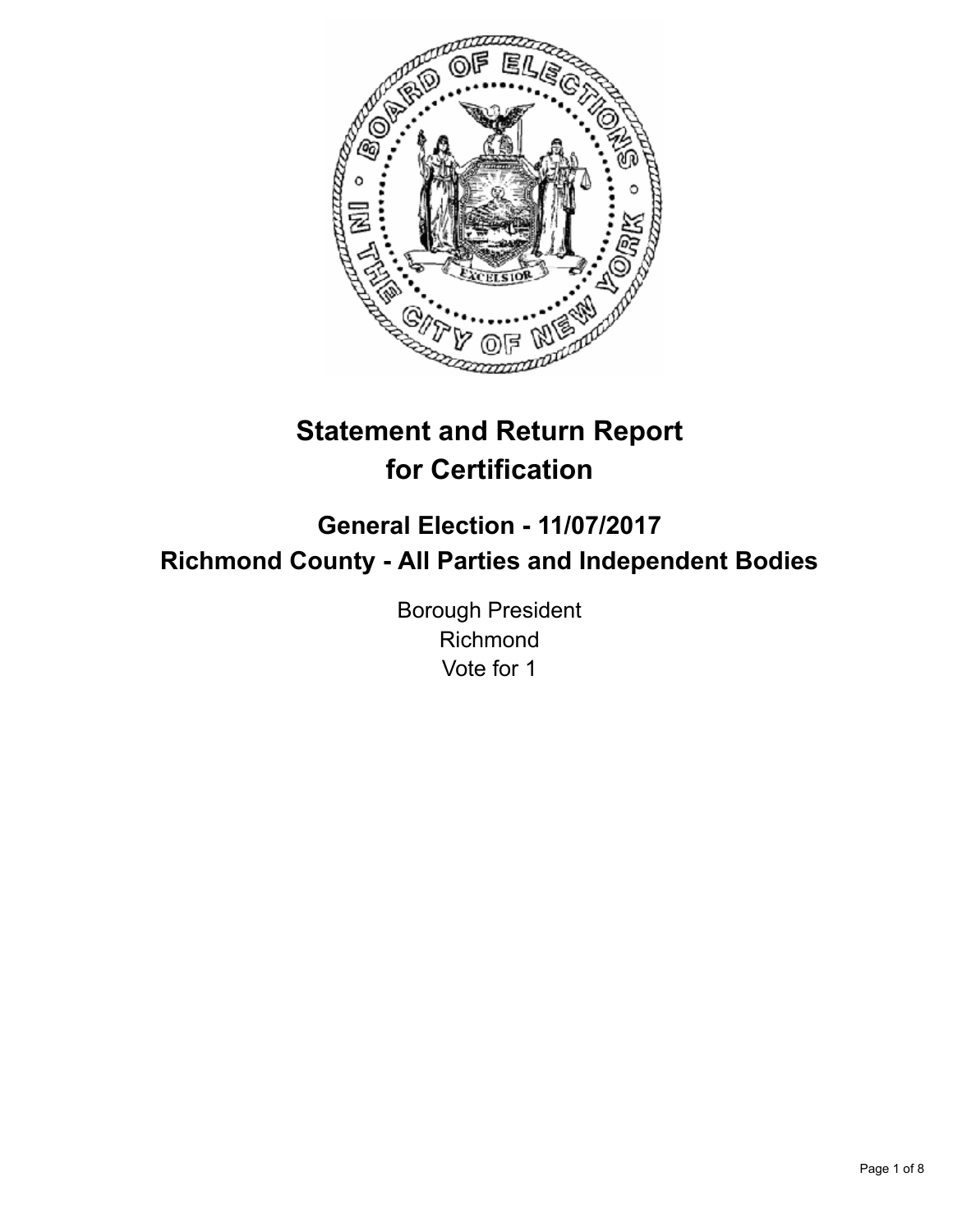

# **Assembly District 61**

| <b>PUBLIC COUNTER</b>                                    | 21,787 |
|----------------------------------------------------------|--------|
| MANUALLY COUNTED EMERGENCY                               | 0      |
| ABSENTEE / MILITARY                                      | 998    |
| AFFIDAVIT                                                | 221    |
| <b>Total Ballots</b>                                     | 23,006 |
| Less - Inapplicable Federal/Special Presidential Ballots | 0      |
| <b>Total Applicable Ballots</b>                          | 23,006 |
| THOMAS E. SHCHERBENKO (DEMOCRATIC)                       | 9,654  |
| JAMES S. ODDO (REPUBLICAN)                               | 9,208  |
| JAMES S. ODDO (CONSERVATIVE)                             | 1,651  |
| HENRY J. BARDEL (GREEN)                                  | 271    |
| THOMAS E. SHCHERBENKO (WORKING FAMILIES)                 | 606    |
| JAMES S. ODDO (INDEPENDENCE)                             | 466    |
| JAMES S. ODDO (REFORM)                                   | 158    |
| ARIEN BOTTONE (WRITE-IN)                                 | 1      |
| <b>BOBBY ZAHN (WRITE-IN)</b>                             | 1      |
| CHRIS ROMANO (WRITE-IN)                                  | 1      |
| DANIEL WORTHY, JR. (WRITE-IN)                            | 1      |
| DEBORAH L. ROSE (WRITE-IN)                               | 1      |
| DIVONNE COOGAN (WRITE-IN)                                | 1      |
| EDGAR ROSALES (WRITE-IN)                                 | 1      |
| ERNEST CANTRELL (WRITE-IN)                               | 1      |
| <b>GALE BREWER (WRITE-IN)</b>                            | 1      |
| GENA MIMOZO (WRITE-IN)                                   | 1      |
| HILLARY RODHAM CLINTON (WRITE-IN)                        | 1      |
| <b>JASON MAHONEY (WRITE-IN)</b>                          | 1      |
| JUDY POOLE (WRITE-IN)                                    | 1      |
| KAREEM ROLLAND (WRITE-IN)                                | 1      |
| LOUIS RIVERA (WRITE-IN)                                  | 1      |
| MARY JIMMENEZ (WRITE-IN)                                 | 1      |
| MARYANN CHRISTAFELY (WRITE-IN)                           | 1      |
| MATT MUSKARELLO (WRITE-IN)                               | 1      |
| MAX BAER, JR. (WRITE-IN)                                 | 1      |
| MICHAEL DOWNEY (WRITE-IN)                                | 1      |
| MICHAEL G. GRIMM (WRITE-IN)                              | 1      |
| OMAR CARTER (WRITE-IN)                                   | 1      |
| PATRICIA ANN KILLEN (WRITE-IN)                           | 1      |
| PATRICK HANLEY (WRITE-IN)                                | 1      |
| RANDY SIMS (WRITE-IN)                                    | 1      |
| RENEE REDDICK (WRITE-IN)                                 | 1      |
| RONALD GLINSKI (WRITE-IN)                                | 1      |
| STEVEN GLOGOCHESKI (WRITE-IN)                            | 1      |
| UNATTRIBUTABLE WRITE-IN (WRITE-IN)                       | 8      |
| UNCOUNTED WRITE-IN PER STATUTE (WRITE-IN)                | 2      |
| VERNON E. MADDOX (WRITE-IN)                              | 1      |
| <b>Total Votes</b>                                       | 22,053 |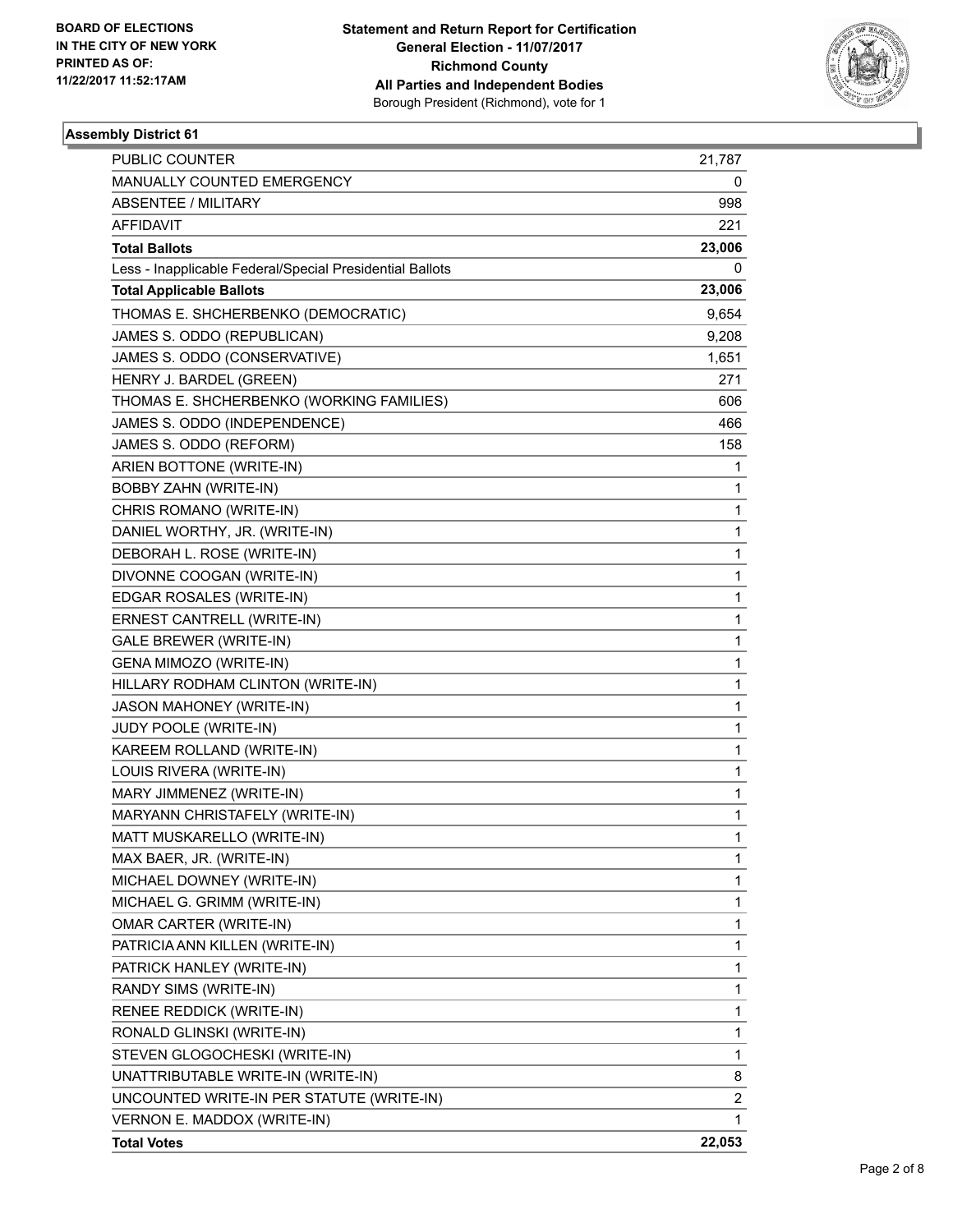

Unrecorded 953

| <b>Assembly District 62</b>                              |                |
|----------------------------------------------------------|----------------|
| PUBLIC COUNTER                                           | 31,137         |
| <b>MANUALLY COUNTED EMERGENCY</b>                        | 0              |
| ABSENTEE / MILITARY                                      | 961            |
| <b>AFFIDAVIT</b>                                         | 293            |
| <b>Total Ballots</b>                                     | 32,391         |
| Less - Inapplicable Federal/Special Presidential Ballots | 0              |
| <b>Total Applicable Ballots</b>                          | 32,391         |
| THOMAS E. SHCHERBENKO (DEMOCRATIC)                       | 3,491          |
| JAMES S. ODDO (REPUBLICAN)                               | 23,460         |
| JAMES S. ODDO (CONSERVATIVE)                             | 3,258          |
| HENRY J. BARDEL (GREEN)                                  | 180            |
| THOMAS E. SHCHERBENKO (WORKING FAMILIES)                 | 279            |
| JAMES S. ODDO (INDEPENDENCE)                             | 532            |
| JAMES S. ODDO (REFORM)                                   | 185            |
| ALAN CATANEO (WRITE-IN)                                  | $\overline{c}$ |
| CARL GALLO (WRITE-IN)                                    | 1              |
| DONALD J. TRUMP, JR. (WRITE-IN)                          | $\overline{c}$ |
| JOEL BIBULA (WRITE-IN)                                   | 1              |
| JOHN VUOLO (WRITE-IN)                                    | 1              |
| JOSEPH MIONE (WRITE-IN)                                  | 1              |
| KATHLEEN GORMAN (WRITE-IN)                               | 1              |
| KENNETH RAISCH (WRITE-IN)                                | 2              |
| MARTIN LAWRENCE (WRITE-IN)                               | $\mathbf{1}$   |
| MICHAEL A. MULIN, JR. (WRITE-IN)                         | 1              |
| MICHAEL LOFFREDO (WRITE-IN)                              | 1              |
| MIRANDA HIRSCH (WRITE-IN)                                | $\mathbf{1}$   |
| NICO GONZALEZ (WRITE-IN)                                 | 1              |
| ROBERT BROWN (WRITE-IN)                                  | $\mathbf{1}$   |
| RYAN J. GALLAGHER (WRITE-IN)                             | 1              |
| STEWART FEIGEL (WRITE-IN)                                | $\mathbf{1}$   |
| TOMMY RANUCCI (WRITE-IN)                                 | $\mathbf{1}$   |
| UNATTRIBUTABLE WRITE-IN (WRITE-IN)                       | 10             |
| UNCOUNTED WRITE-IN PER STATUTE (WRITE-IN)                | $\mathbf{1}$   |
| <b>Total Votes</b>                                       | 31,416         |
| Unrecorded                                               | 975            |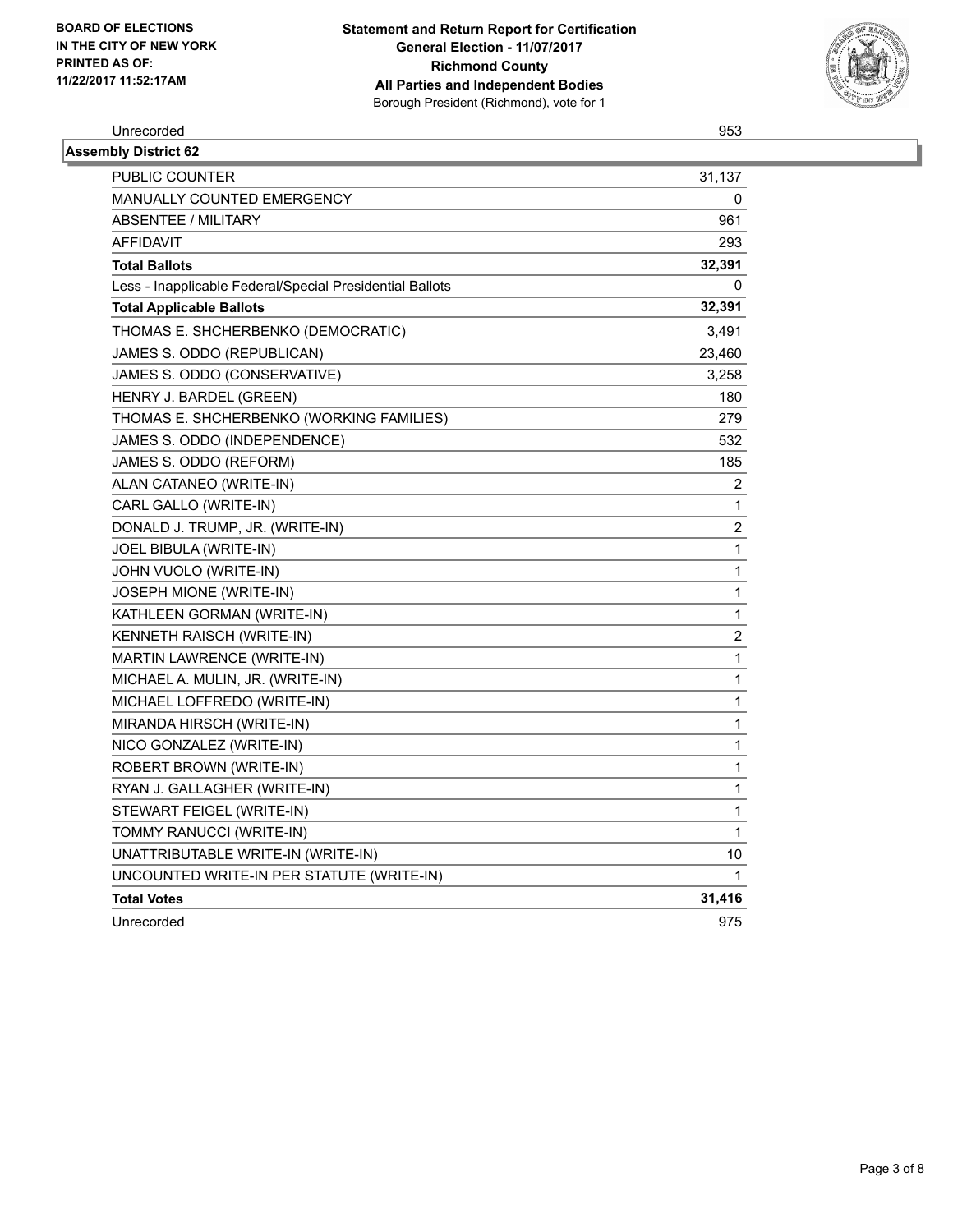

# **Assembly District 63**

| PUBLIC COUNTER                                           | 23,788         |
|----------------------------------------------------------|----------------|
| <b>MANUALLY COUNTED EMERGENCY</b>                        | 0              |
| <b>ABSENTEE / MILITARY</b>                               | 1,059          |
| AFFIDAVIT                                                | 221            |
| <b>Total Ballots</b>                                     | 25,068         |
| Less - Inapplicable Federal/Special Presidential Ballots | 0              |
| <b>Total Applicable Ballots</b>                          | 25,068         |
| THOMAS E. SHCHERBENKO (DEMOCRATIC)                       | 5,780          |
| JAMES S. ODDO (REPUBLICAN)                               | 14,890         |
| JAMES S. ODDO (CONSERVATIVE)                             | 2,211          |
| HENRY J. BARDEL (GREEN)                                  | 202            |
| THOMAS E. SHCHERBENKO (WORKING FAMILIES)                 | 350            |
| JAMES S. ODDO (INDEPENDENCE)                             | 552            |
| JAMES S. ODDO (REFORM)                                   | 157            |
| ALEX ZABLOCKI (WRITE-IN)                                 | 1              |
| ALEXSEY DRUKATOV (WRITE-IN)                              | 1              |
| BERNIE SANDERS (WRITE-IN)                                | 1              |
| BRENDAN T. LANTRY (WRITE-IN)                             | 1              |
| FRANK AVERSA (WRITE-IN)                                  | 2              |
| <b>GALE BREWER (WRITE-IN)</b>                            | 1              |
| KYLE BLUTH (WRITE-IN)                                    | 1              |
| MARIO A. ROMANO (WRITE-IN)                               | 1              |
| MARYANN CHRISTAFELY (WRITE-IN)                           | 1              |
| MICHAEL TERUTO (WRITE-IN)                                | 1              |
| RICHARD CISAK (WRITE-IN)                                 | 1              |
| RPBERT GERRISH (WRITE-IN)                                | 1              |
| SANTIANO L. PERRO (WRITE-IN)                             | $\mathbf 2$    |
| SCOTT LOBAIDO (WRITE-IN)                                 | 1              |
| TAMAR OWENS (WRITE-IN)                                   | 1              |
| THOMAS DEUZ CURRY (WRITE-IN)                             | 1              |
| TONI PESCE (WRITE-IN)                                    | $\overline{c}$ |
| UNATTRIBUTABLE WRITE-IN (WRITE-IN)                       | 9              |
| WILL BAROZ (WRITE-IN)                                    | 1              |
| YURIKO DEGAETANO (WRITE-IN)                              | 1              |
| <b>Total Votes</b>                                       | 24,173         |
| Unrecorded                                               | 895            |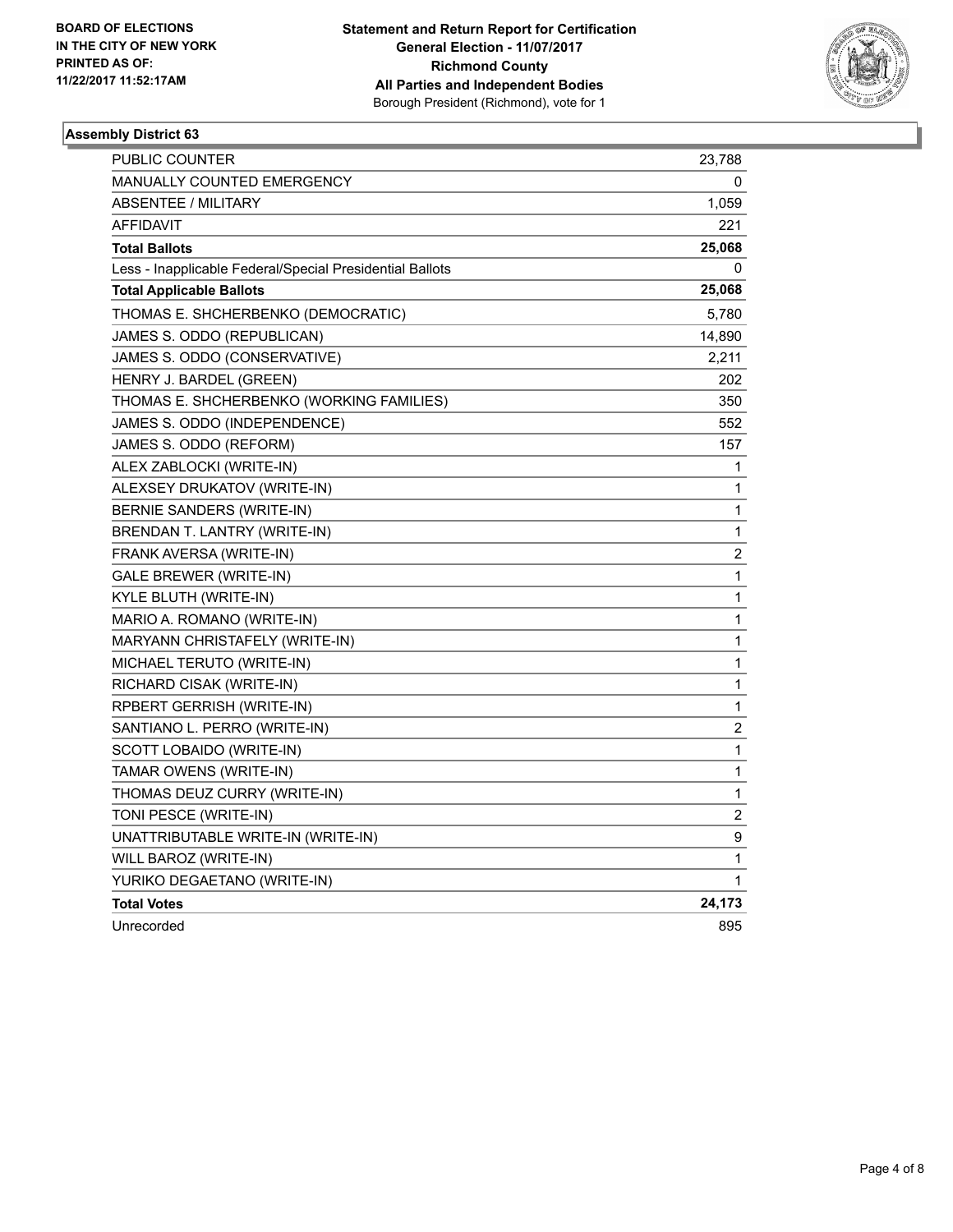

# **Assembly District 64**

| PUBLIC COUNTER                                           | 18,860         |
|----------------------------------------------------------|----------------|
| MANUALLY COUNTED EMERGENCY                               | 0              |
| ABSENTEE / MILITARY                                      | 834            |
| <b>AFFIDAVIT</b>                                         | 143            |
| <b>Total Ballots</b>                                     | 19,837         |
| Less - Inapplicable Federal/Special Presidential Ballots | 0              |
| <b>Total Applicable Ballots</b>                          | 19,837         |
| THOMAS E. SHCHERBENKO (DEMOCRATIC)                       | 3,055          |
| JAMES S. ODDO (REPUBLICAN)                               | 13,207         |
| JAMES S. ODDO (CONSERVATIVE)                             | 2,004          |
| HENRY J. BARDEL (GREEN)                                  | 167            |
| THOMAS E. SHCHERBENKO (WORKING FAMILIES)                 | 252            |
| JAMES S. ODDO (INDEPENDENCE)                             | 429            |
| JAMES S. ODDO (REFORM)                                   | 103            |
| ALBERT BEVACQUA (WRITE-IN)                               | 1              |
| ANDREW DILORENZO (WRITE-IN)                              | 1              |
| ANDREW J. OLSEN (WRITE-IN)                               | 1              |
| ANTHONY DELORENZO (WRITE-IN)                             | 1              |
| ERIK PISTEK (WRITE-IN)                                   | 1              |
| ESTEBAN E. GONZALEZ (WRITE-IN)                           | 1              |
| GENA MIMOZO (WRITE-IN)                                   | 1              |
| HEATHER KARLSBURG (WRITE-IN)                             | 1              |
| JAMES MCKAY (WRITE-IN)                                   | 1              |
| JAMES MOLINARO (WRITE-IN)                                | 1              |
| JOHN A. BARANELO (WRITE-IN)                              | 1              |
| JOHN SZELUGA (WRITE-IN)                                  | 1              |
| JONATHAN BUSCEMI (WRITE-IN)                              | 1              |
| JOSEPH IGNERI (WRITE-IN)                                 | 1              |
| MICHAEL CASTAGNETTI (WRITE-IN)                           | 1              |
| PETER LANTRY (WRITE-IN)                                  | 1              |
| RALPH NADER (WRITE-IN)                                   | 1              |
| ROBERT DAVIS (WRITE-IN)                                  | 1              |
| RON PAUL (WRITE-IN)                                      | 1              |
| RONALD TALIERCIO (WRITE-IN)                              | $\overline{c}$ |
| SHANA LEE (WRITE-IN)                                     | 1              |
| UNATTRIBUTABLE WRITE-IN (WRITE-IN)                       | 8              |
| <b>Total Votes</b>                                       | 19,247         |
| Unrecorded                                               | 590            |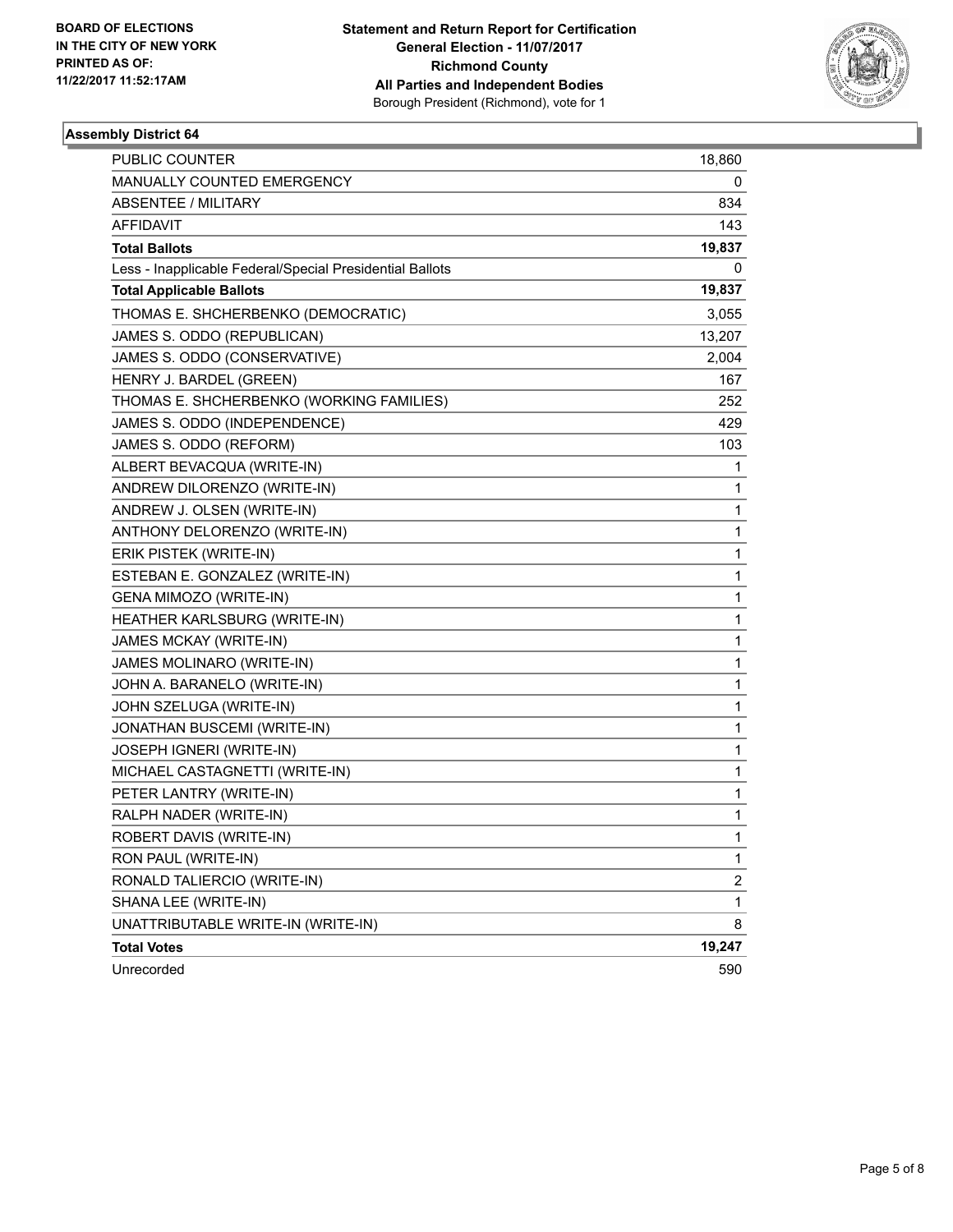

# **Total for Borough President (Richmond) - Richmond County**

| PUBLIC COUNTER                                           | 95,572       |
|----------------------------------------------------------|--------------|
| MANUALLY COUNTED EMERGENCY                               | 0            |
| <b>ABSENTEE / MILITARY</b>                               | 3,852        |
| AFFIDAVIT                                                | 878          |
| <b>Total Ballots</b>                                     | 100,302      |
| Less - Inapplicable Federal/Special Presidential Ballots | 0            |
| <b>Total Applicable Ballots</b>                          | 100,302      |
| THOMAS E. SHCHERBENKO (DEMOCRATIC)                       | 21,980       |
| JAMES S. ODDO (REPUBLICAN)                               | 60,765       |
| JAMES S. ODDO (CONSERVATIVE)                             | 9,124        |
| HENRY J. BARDEL (GREEN)                                  | 820          |
| THOMAS E. SHCHERBENKO (WORKING FAMILIES)                 | 1,487        |
| JAMES S. ODDO (INDEPENDENCE)                             | 1,979        |
| JAMES S. ODDO (REFORM)                                   | 603          |
| ALAN CATANEO (WRITE-IN)                                  | 2            |
| ALBERT BEVACQUA (WRITE-IN)                               | 1            |
| ALEX ZABLOCKI (WRITE-IN)                                 | 1            |
| ALEXSEY DRUKATOV (WRITE-IN)                              | 1            |
| ANDREW DILORENZO (WRITE-IN)                              | 1            |
| ANDREW J. OLSEN (WRITE-IN)                               | 1            |
| ANTHONY DELORENZO (WRITE-IN)                             | 1            |
| ARIEN BOTTONE (WRITE-IN)                                 | 1            |
| BERNIE SANDERS (WRITE-IN)                                | 1            |
| BOBBY ZAHN (WRITE-IN)                                    | 1            |
| BRENDAN T. LANTRY (WRITE-IN)                             | 1            |
| CARL GALLO (WRITE-IN)                                    | 1            |
| CHRIS ROMANO (WRITE-IN)                                  | 1            |
| DANIEL WORTHY, JR. (WRITE-IN)                            | 1            |
| DEBORAH L. ROSE (WRITE-IN)                               | 1            |
| DIVONNE COOGAN (WRITE-IN)                                | 1            |
| DONALD J. TRUMP, JR. (WRITE-IN)                          | 2            |
| EDGAR ROSALES (WRITE-IN)                                 | $\mathbf{1}$ |
| ERIK PISTEK (WRITE-IN)                                   | 1            |
| ERNEST CANTRELL (WRITE-IN)                               | 1            |
| ESTEBAN E. GONZALEZ (WRITE-IN)                           | 1            |
| FRANK AVERSA (WRITE-IN)                                  | 2            |
| GALE BREWER (WRITE-IN)                                   | 2            |
| GENA MIMOZO (WRITE-IN)                                   | 2            |
| HEATHER KARLSBURG (WRITE-IN)                             | 1            |
| HILLARY RODHAM CLINTON (WRITE-IN)                        | 1            |
| JAMES MCKAY (WRITE-IN)                                   | 1            |
| JAMES MOLINARO (WRITE-IN)                                | 1            |
| JASON MAHONEY (WRITE-IN)                                 | 1            |
| JOEL BIBULA (WRITE-IN)                                   | 1            |
| JOHN A. BARANELO (WRITE-IN)                              | 1            |
| JOHN SZELUGA (WRITE-IN)                                  | 1            |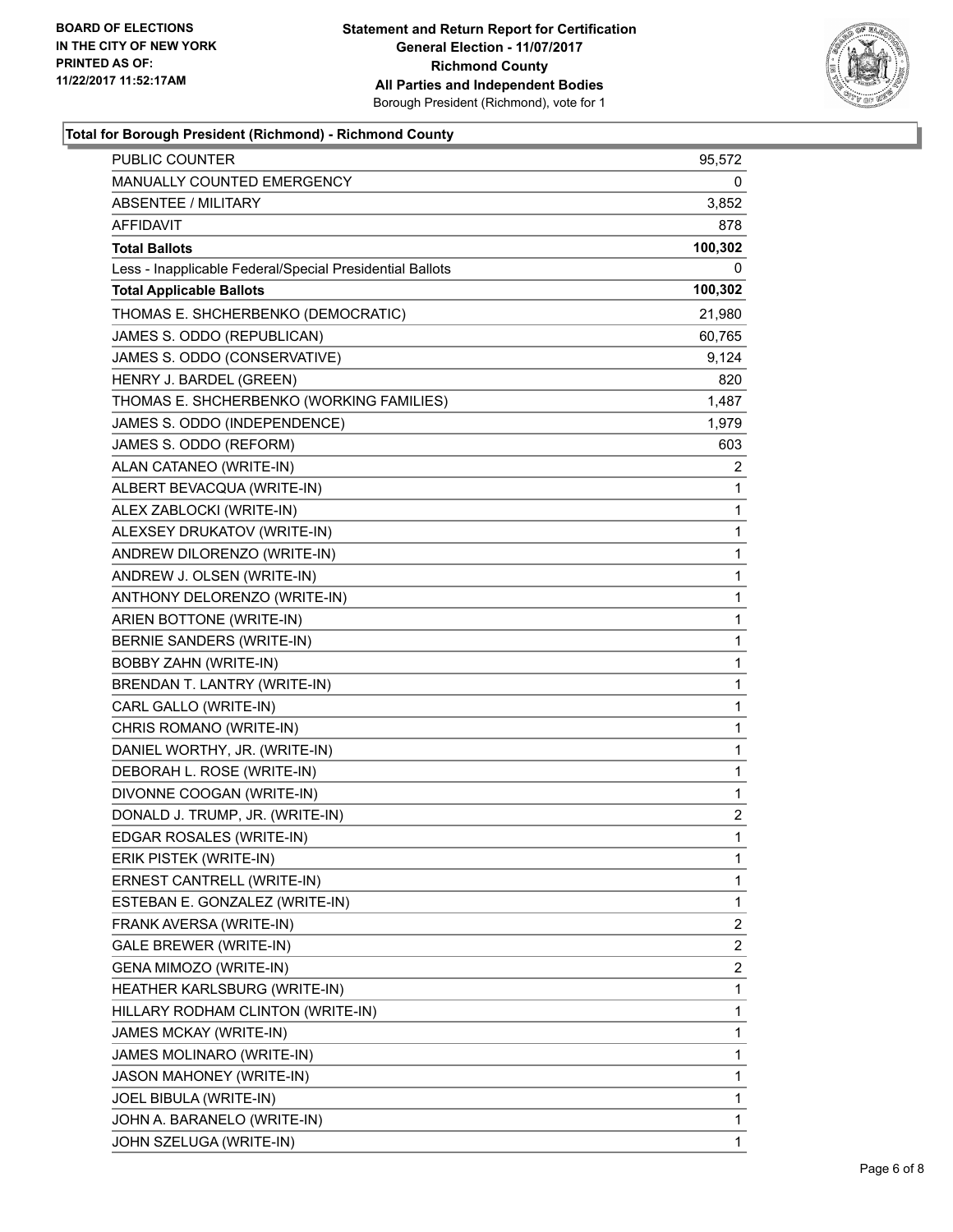

# **Total for Borough President (Richmond) - Richmond County**

| JOHN VUOLO (WRITE-IN)            | 1              |
|----------------------------------|----------------|
| JONATHAN BUSCEMI (WRITE-IN)      | 1              |
| JOSEPH IGNERI (WRITE-IN)         | 1              |
| JOSEPH MIONE (WRITE-IN)          | 1              |
| JUDY POOLE (WRITE-IN)            | 1              |
| KAREEM ROLLAND (WRITE-IN)        | 1              |
| KATHLEEN GORMAN (WRITE-IN)       | 1              |
| KENNETH RAISCH (WRITE-IN)        | 2              |
| KYLE BLUTH (WRITE-IN)            | 1              |
| LOUIS RIVERA (WRITE-IN)          | 1              |
| MARIO A. ROMANO (WRITE-IN)       | 1              |
| MARTIN LAWRENCE (WRITE-IN)       | 1              |
| MARY JIMMENEZ (WRITE-IN)         | 1              |
| MARYANN CHRISTAFELY (WRITE-IN)   | 2              |
| MATT MUSKARELLO (WRITE-IN)       | 1              |
| MAX BAER, JR. (WRITE-IN)         | 1              |
| MICHAEL A. MULIN, JR. (WRITE-IN) | 1              |
| MICHAEL CASTAGNETTI (WRITE-IN)   | 1              |
| MICHAEL DOWNEY (WRITE-IN)        | 1              |
| MICHAEL G. GRIMM (WRITE-IN)      | 1              |
| MICHAEL LOFFREDO (WRITE-IN)      | 1              |
| MICHAEL TERUTO (WRITE-IN)        | 1              |
| MIRANDA HIRSCH (WRITE-IN)        | 1              |
| NICO GONZALEZ (WRITE-IN)         | 1              |
| OMAR CARTER (WRITE-IN)           | 1              |
| PATRICIA ANN KILLEN (WRITE-IN)   | 1              |
| PATRICK HANLEY (WRITE-IN)        | 1              |
| PETER LANTRY (WRITE-IN)          | 1              |
| RALPH NADER (WRITE-IN)           | 1              |
| RANDY SIMS (WRITE-IN)            | 1              |
| RENEE REDDICK (WRITE-IN)         | 1              |
| RICHARD CISAK (WRITE-IN)         | 1              |
| ROBERT BROWN (WRITE-IN)          | 1              |
| ROBERT DAVIS (WRITE-IN)          | 1              |
| RON PAUL (WRITE-IN)              | 1              |
| RONALD GLINSKI (WRITE-IN)        | 1              |
| RONALD TALIERCIO (WRITE-IN)      | 2              |
| RPBERT GERRISH (WRITE-IN)        | 1              |
| RYAN J. GALLAGHER (WRITE-IN)     | 1              |
| SANTIANO L. PERRO (WRITE-IN)     | $\overline{2}$ |
| SCOTT LOBAIDO (WRITE-IN)         | 1              |
| SHANA LEE (WRITE-IN)             | 1              |
| STEVEN GLOGOCHESKI (WRITE-IN)    | 1              |
| STEWART FEIGEL (WRITE-IN)        | 1              |
| TAMAR OWENS (WRITE-IN)           | 1              |
|                                  | 1              |
| THOMAS DEUZ CURRY (WRITE-IN)     |                |